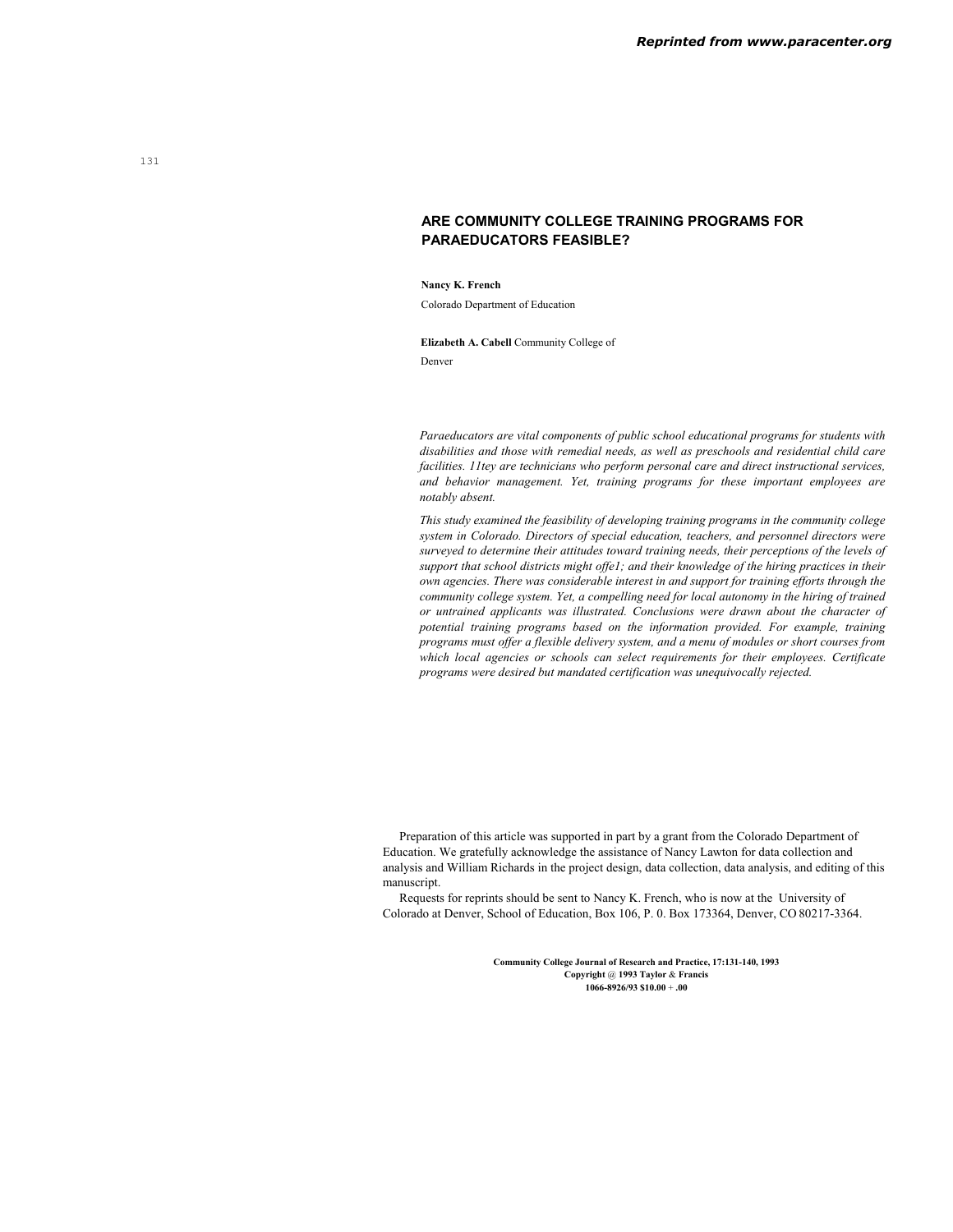#### BACKGROUND

Paraeducators are technicians who serve alongside teachers and other professional educators, "just as their counterparts in law and medicine are designated as paralegals and paramedics" (Pickett, 1989, p. 1). Paraeducators have been a critical component in the effective delivery of services to children with disabilities, children in remedial education programs, pre-schools, and residential facilities, for more than thirty years (Pickett, 1989). Over the years, there have been substantial in- creases in the employment of paraeducators (U .S. Department of Education, 1987). This trend has been influenced by numerous factors. The factors include higher costs of educational programming, as well as shortages of qualified teachers and other related service personnel in special, remedial, and early childhood education (Pickett, 1989). An- other significant factor is that people who reside in the local community and who have social and/or familial ties to that community are the most frequent applicants for paraeducator positions and are willing to accept a relatively low wage in exchange for the convenience of working a shortened work day close to home. Several studies over the past 20 years have shown that, while they may change positions within the district or agency, paraeducators rarely change employers (French, 1991; Pickett, 1980). Finally, because of shortages of minority teachers and the concurrent increase in the proportion of children from minority backgrounds, school districts have employed the short-term alter- native of hiring paraeducators who are much more representative of the school population than are teachers (Pickett, 1989).

Recent research reveals that the role of the paraeducator in the 1980s and 1990s is significantly different from that of the traditional clerical or classroom aide (White, 1984). Whereas the clerical aide of- ten completed routine tasks such as collection of money, attendance, typing, OJ' duplication of materials, for which very little training was necessary, the paraeducator spends significant portions of the day in direct contact with students (Harrington & Mitchelson, 1986; Pickett, 1989; Vasa, Steckelberg, & Ulrich-Ronning, 1982). The duties paraeducators typically perform are: 1) behavior management; 2) tutoring; 3) reading with small groups of children; 4) progress charting; 5) assistance with eating and toileting; and 6) preparing instructional materials and maintaining special equipment (French, 1991).

This level of responsibility and influence on children might suggest that training is in order regarding, the differentiation of roles and responsibilities between the professional educator and paraeducator; knowledge of handicapping conditions; human growth and development; behavior management techniques; tutoring techniques, data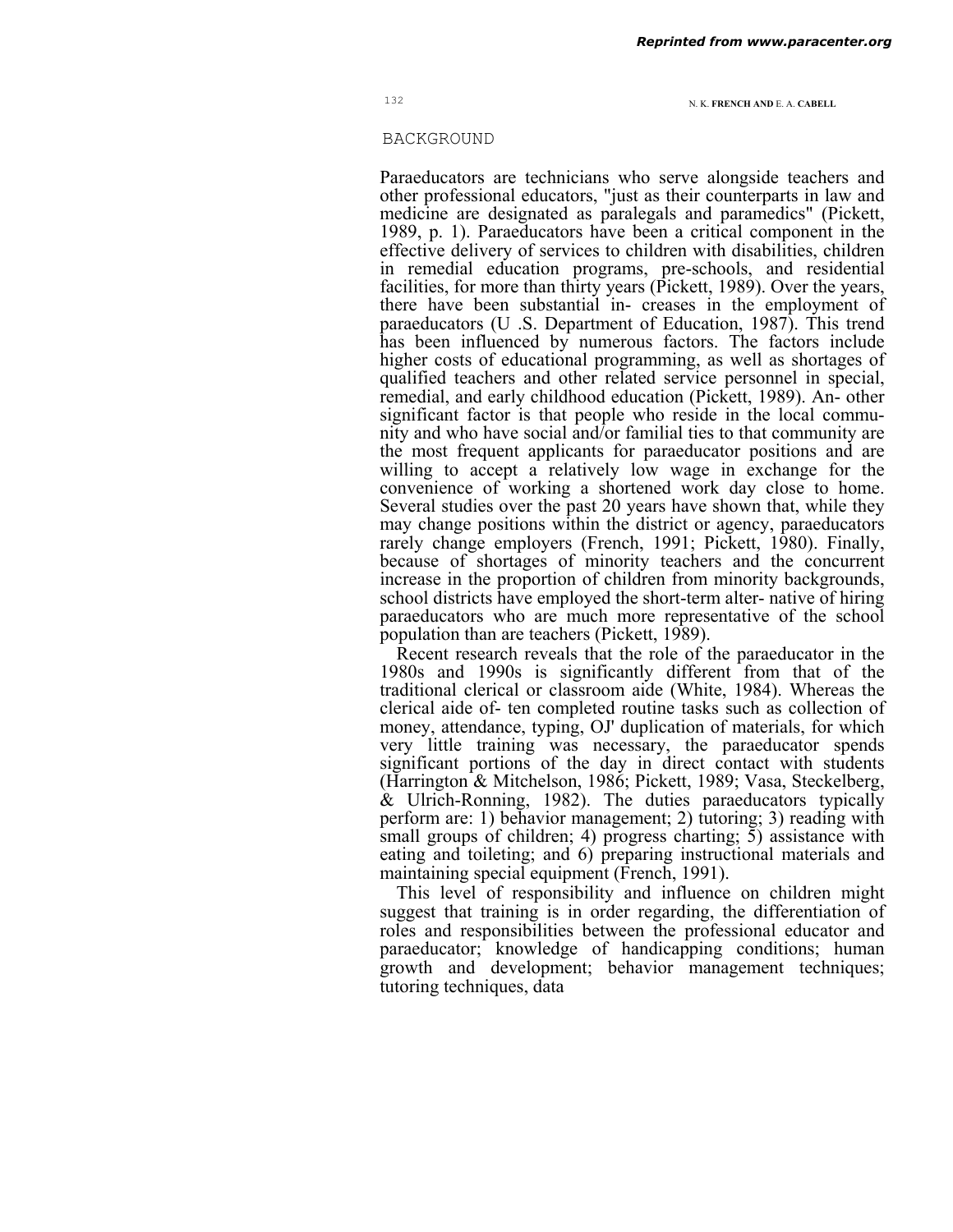lection and observational skills; equipment operation; first aid and safety procedures; legal and ethical issues; and confidentiality. Employers who entrust such responsibilities to an untrained person may, in fact, be placing themselves in legal jeopardy. Yet, systematic training efforts for paraeducators have not kept pace with their increased use (Pickett, 1989). Those who have received training typically have received sporadic on-the-job lessons (French, 1991).

With a few exceptions, paraeducator training occurs after employment, within school districts or other employing agencies, and consists of one-shot workshops with little follow up. School districts face the dual problems of the lack of funds to train paraeducators outside of school hours, and the disruption of services to students if they provide training during the school day. Even when those problems are surmounted, in-district training is rarely monitored or regulated by the state education agency. There is no standard curriculum nationwide, in spite of the existence of some generally accepted competencies, topics and model programs that can inform the development of curricula (Pickett, 1988).

Most states do not require any type of permit, certificate, or license to work as a paraeducator in special or remedial education. Those states that have a statutory basis (Kansas) for regulatory control typically issue permits that are contingent upon an established number of hours of training rather than a particular curriculum.

Another unresolved issue concerns the ideal timing for training (preservice vs. inservice), but there is substantial agreement that the community or junior college is the natural place for paraeducator trainiJ1g (Kaplan, 1982; P. Kells, personal communication, April 30, 1990; Weisz, 1968).

In spite of the large numbers of paraeducators employed by school districts and other agencies, only a few community college training programs exist. Where programs are in effect, seed money for curriculum and program development typically has come from grant monies allocated by state education agencies or the U .S. Department of Education. However, there are some programs that have become self sup- porting e.g., Chemeketa Community College, Salem, Oregon; Labette Community College, Southeast Kansas; and Kirkwood Community College, Cedar Rapids, Iowa.

Numerous sources of funding for paraeducator program development are available (e.g., Federal Register, 1991). The purpose of most grant programs is to assist in the initial development of training pro- grams, thereby increasing the likelihood of the program's self- sufficiency. Model programs using outside funding, however, are noto-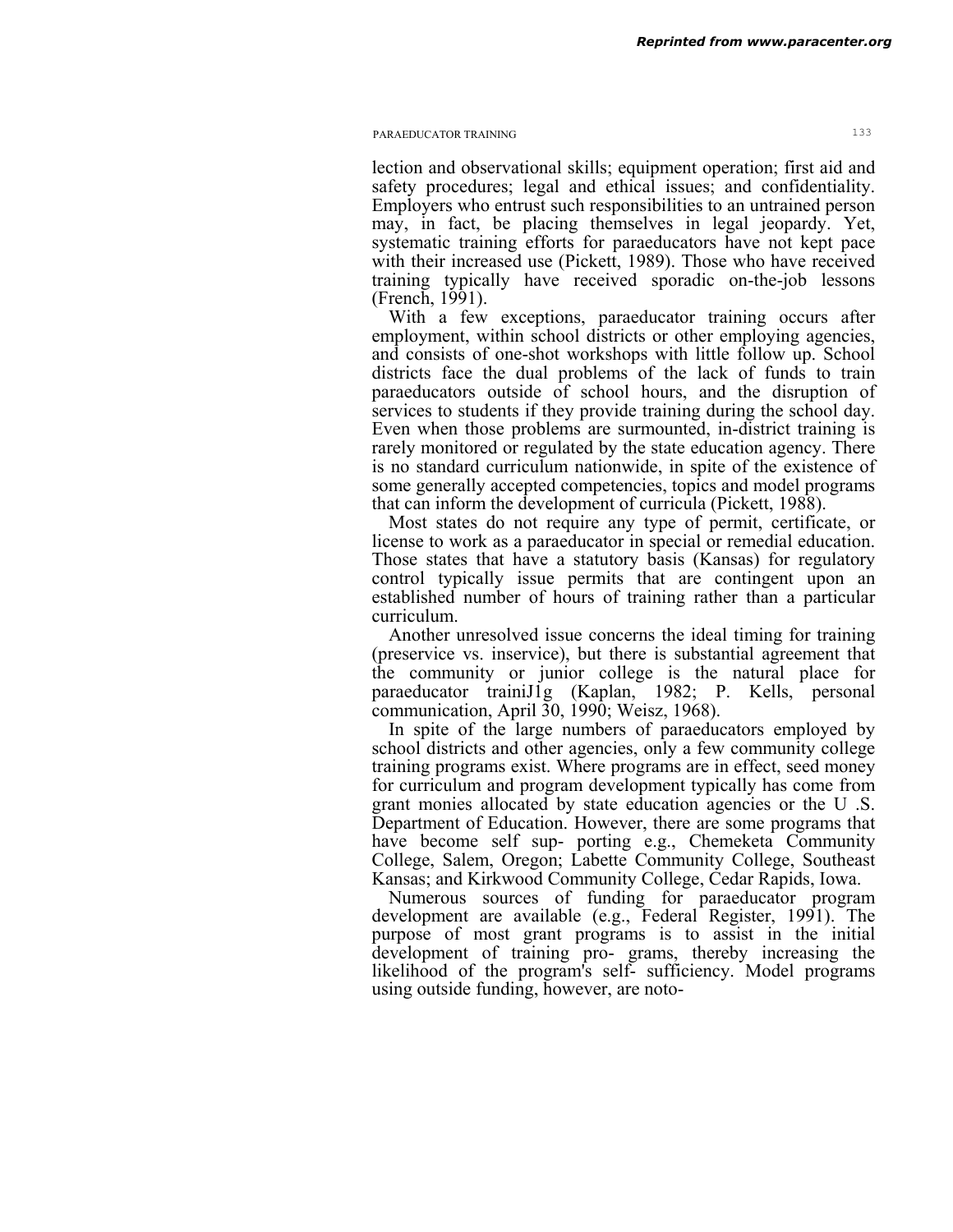riously short-lived (Kaplan, 1982; P. Kells, personal communication, April 30, 1990).

In order to design and implement a systematic training program for paraeducators that stands a good chance of becoming self supporting, the community college must be reasonably assured of certain prerequi- site conditions. There must be a market for graduates. Additionally, the rate of pay that graduates receive must, in some way, reflect the amount and type of training that they possess. Most important, from the perspective of the community college, is the issue of generating an adequate number of student credit hours to make a program financially feasible. In recognition of the general need, but lacking the specific information as to the issues just described, the Community College of Denver and the Colorado Department of Education collaboratively designed a feasibility study to probe the thoughts of local school district personnel.

#### **METHOD**

This study examined the perceptions of selected K-12 school district personnel regarding the current employment conditions and the training needs of paraeducators throughout Colorado. For the study, a survey instrument was designed specifically to cover issues presented in the literature. The instrument covered current policies and utilization of paraeducators, models and content of desired training, and ideal implementation of training.

#### **Participants**

The survey was distributed to 42 special education directors at a meeting in October, 1988. Directors were asked to complete one survey themselves, to distribute others to personnel directors and teachers in their districts, and to collect and return all surveys from their districts. These groups of administrators and faculty were assumed to be the most knowledgeable about the role and responsibilities of professionals and the most influential in causing change to occur if such change were necessary. There were responses from 16 local education agencies, each of which was represented by the special education director. In addition, six personnel directors and 18 teachers contributed their perceptions. These responses represented 38% of the 42 agencies originally asked to participate.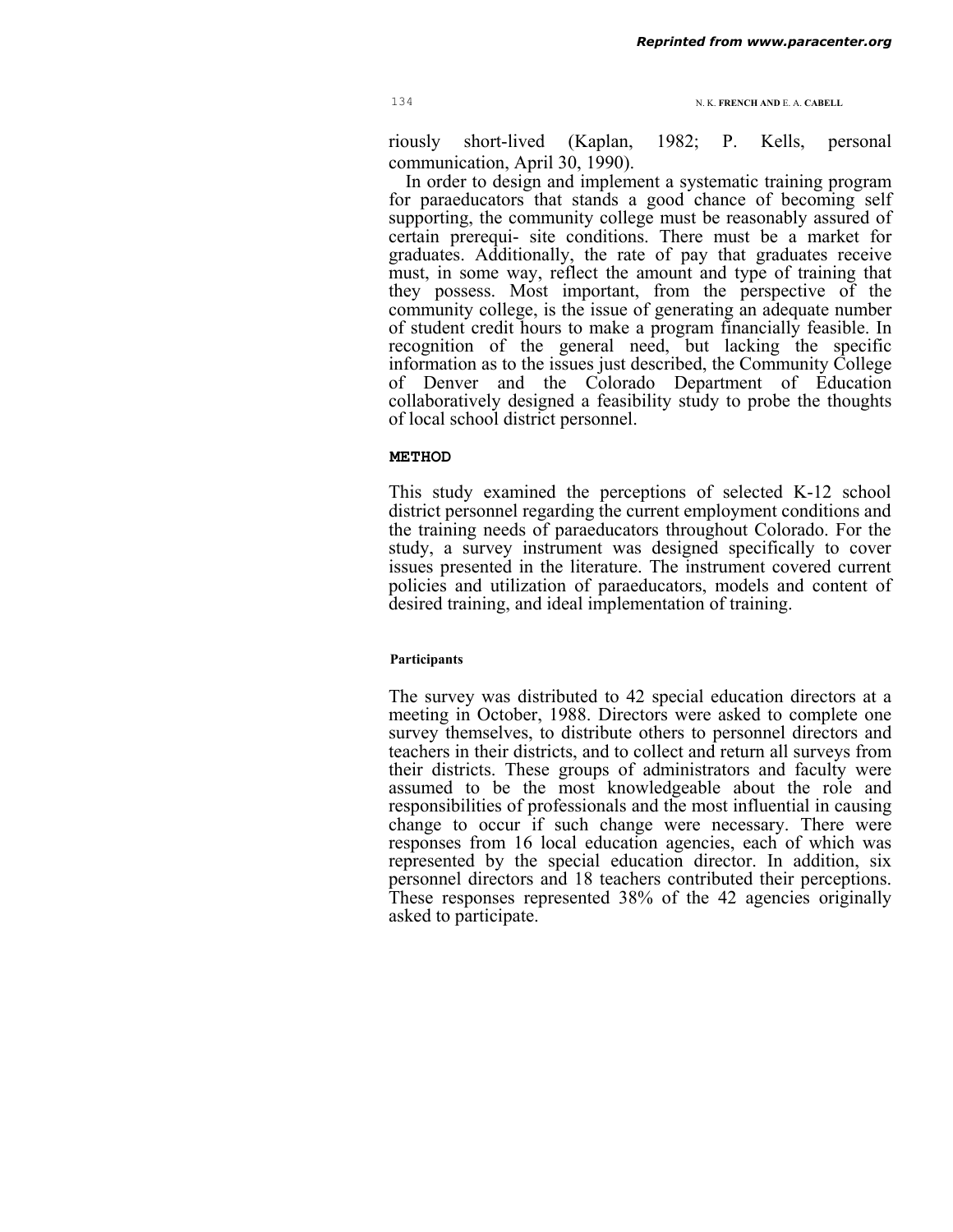# **Demographics**

Agencies were identified as urban and rural, and rural agencies were further divided into Boards of Cooperative Educational Services (BOCES) and rural towns. The respondents included eight urban special education directors, four from BOCES, and four from rural towns. Six personnel directors responded: three urban and three from rural towns. The teachers represented five urban districts, three BOCES, and four rural towns. The special education director was the only position that was consistent across all responding agencies.

RESULTS

### **Employment and Utilization of Paraeducators**

*Policies* When asked about current utilization of paraeducators, all but one agency (a ROCES) indicated that their districts employed paraeducators and that the most common titles used were "paraprofessional" or "instructional aide," plus "health aide" in rural districts. All the special education directors agreed that local policies regarding the use of paraeducators were deficient or nonexistent, although generic job descriptions and some shared understandings about paraeducator activities did exist. Only one rural town director indicated that they had adopted specific policies regarding paraeducator employment.

*Job responsibilities* Urban paraeducator responsibilities most commonly centered around academic skill assistance, behavior management, and clerical tasks such as record keeping and progress reporting. Two respondents reported that paraeducators were also used for self- care training and as community aides, specifically in the supported employment environment. Paraeducators' functions in rural town and ROCES districts were somewhat broader. They included all the functions mentioned by the urban group and also involved daily planning and tasks such as motor therapy.

*Hiring criteria* Minimum educational criteria for hiring ranged from none to two years of college, although there was a very low correlation between hiring requirements and composition levels. Ur- ban districts typically required a high school diploma or its equivalent, while rural districts tended to list more people-oriented criteria, such as maturity, dependability, love for children, willingness to take directions, and good communication skills. Interestingly, urban teachers responded in more detail on hiring criteria than any of the other groups of respondents, including personnel directors. Teachers mentioned prior experience with special education students, reading and proof-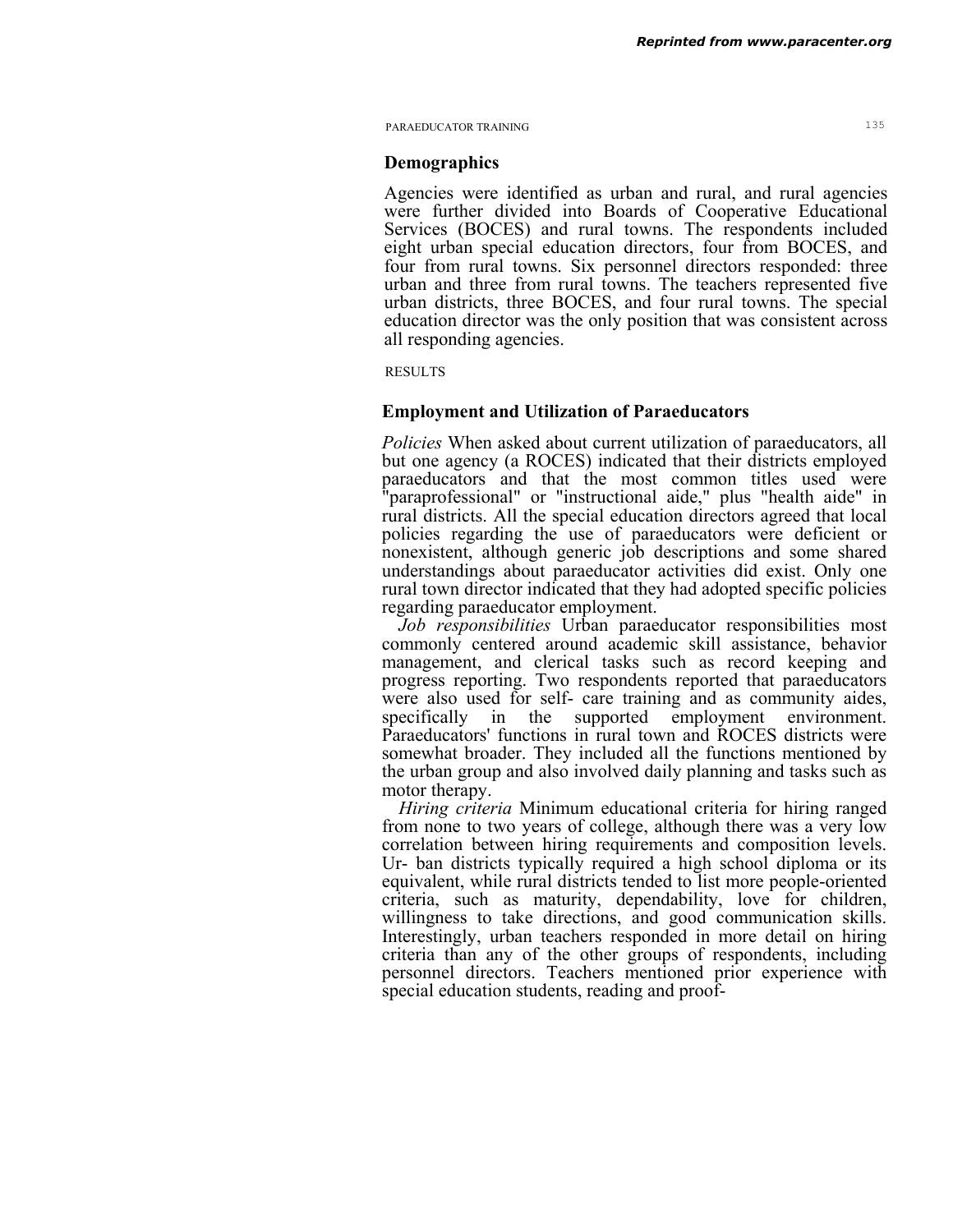reading skills, ability to work both on a team and independently, and passing a basic skills test as requirements for hiring.

*Salaries* Urban and BOCES salaries ranged from minimum wage (\$3.35) to highs of \$8.61-\$9.00. Only one urban district reported that a benefits package was available for paraeducators. Paraeducators working in rural towns did a little better. Their hourly wages ranged from \$4.65 to \$8.60. The basis on which different wages are assigned is not known.

*Current training* All urban special education directors, except one, indicated that at least some form of inservice training had been provided for paraeducators, ranging from situational, on-thejob training to a rather extensive series of workshops taught by special education staff within one district. Most directors admitted, however, that training was sporadic and dependent upon time, budget, and distance considerations. Of the four BOCES represented, two reported that training was available in such forms as in-service workshops, group meetings, staff development activities designed primarily for teachers, and training provided directly by the classroom teacher. The other two BOCES reported that training was, in fact, solely provided by the teacher, and without a systematic scope and sequence or documentation. Three of the four rural town respondents indicated that no training was available.

### **Training Needs**

*Preferred training focus* All respondents felt strongly that training topics should be specific to the paraeducator role as opposed to course work similar to that in teacher education programs. However, there were notable differences of opinion between urban and rural respondents regarding the degree of specificity needed. With one exception, urban respondents favored specialized training for particular student subpopulations and specialty areas, rather than generic training in education. On the other hand, the BOCES special education directors and all the rural town respondents preferred more generic training. Interestingly, the stated preferences coincided with the type of paraeducator responsibilities reported in each of the settings. Urban paraeducators tended to have more specialized duties, and, therefore, needed more specialized training. Rural settings seemed to demand an expanded array of roles and responsibilities, thus suggesting the need for a broader survey of training topics.

*Preferred format and delivery of training* There was nearly unanimous rejection of the option of requiring an associate degree for paraeducators. On the other hand, there was clear support for training.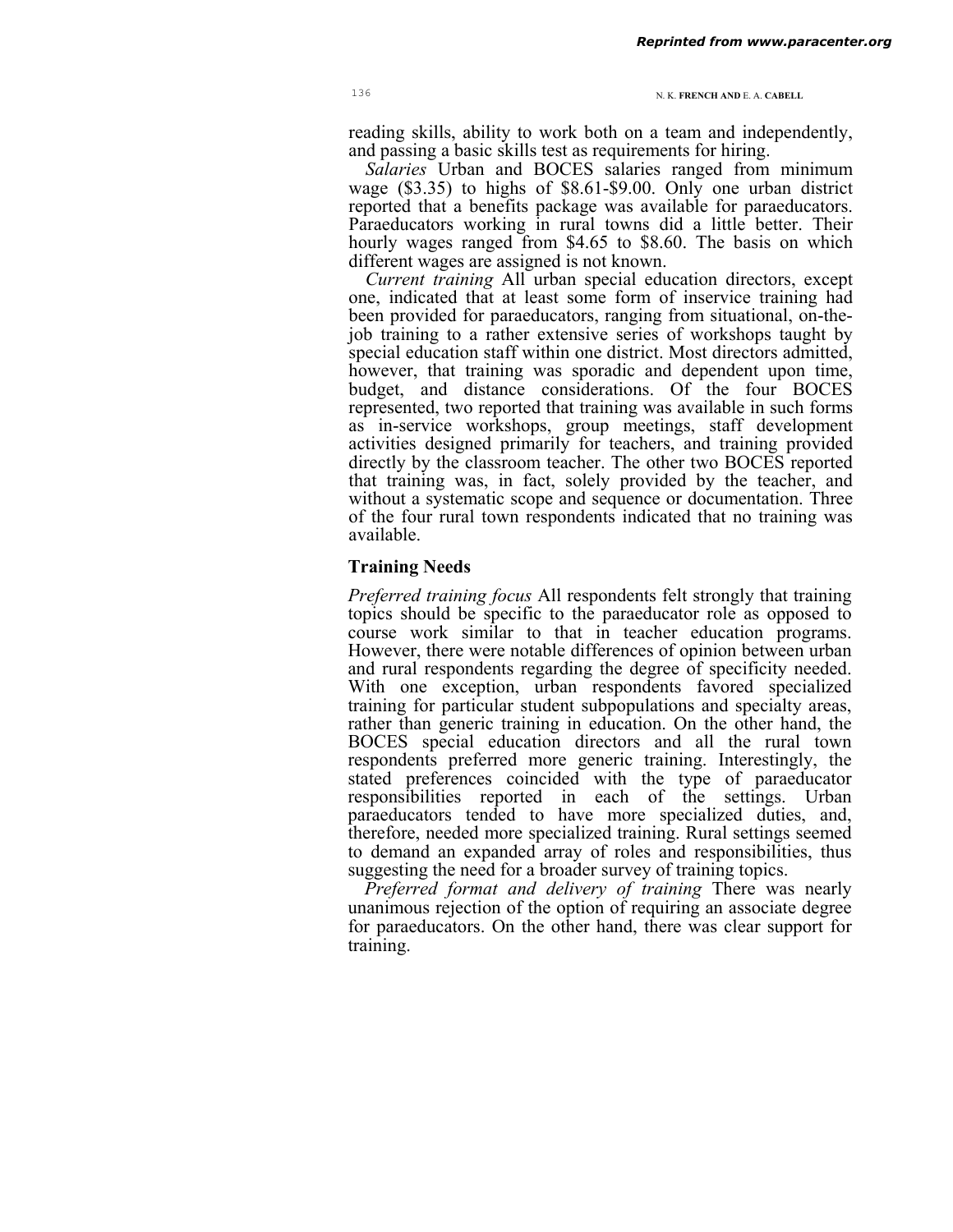that could lead to a certificate, with a 15 to 18 credit hour program deemed sufficient. In spite of this strong support for the availability of a certificate program, there' was overwhelming resistance to the idea that training of any kind should be a prerequisite for hiring a person to serve in this role.

Most respondents indicated that they would give hiring preference to trained paraeducators if they were available, but were unwilling to tolerate that as a limitation. One brave personnel director committed to offering a salary differential for trained applicants as well as up- ward salary adjustments for paraeducators who acquired additional training while employed.

The personnel directors were united in their insistence that training should occur after employment and be delivered by indistrict personnel. Special education directors and teachers were equally comfortable with training being offered either on a preservice or in-service basis without strong preference regarding who delivered it.

This lack of agreement about who should actually provide the training seemed to conflict with the selection of a certificate program as the most appropriate format, since district staff may not be qualified to teach credit-generating courses at the college level. The inconsistency in their preferences for a community college certificate on one hand and the use of district trainers on the other is not easily explained. One possibility is that those who favored in-district training did not actually care whether the course work carried college credit.

While respondents heartily agreed that systematic training was needed, another common theme that emerged was that training should be available in the most flexible, convenient manner possible. Most respondents wanted training sessions to be held within the school district as opposed to a nearby college campus, even if the training were delivered by college faculty. Urban special education directors preferred classroom-type training, while rural special education directors were split between classroom and field-based training or preferred a combination of both. Personnel directors and the majority of teachers preferred the more pragmatic approach of field-based training.

There was substantial agreement that training should be available to other school personnel as well. The three subgroups most frequently mentioned were school bus drivers and aides, health aides, and clerical personnel. In addition, all respondents expressed high interest in some type of in-service training for educational professionals regarding the appropriate utilization and supervision of trained paraeducators.

*Course content* Respondents were asked whether course content should be primarily theoretical, applied, or reflecting an even balance between the two. An applied curriculum was favored by the majority,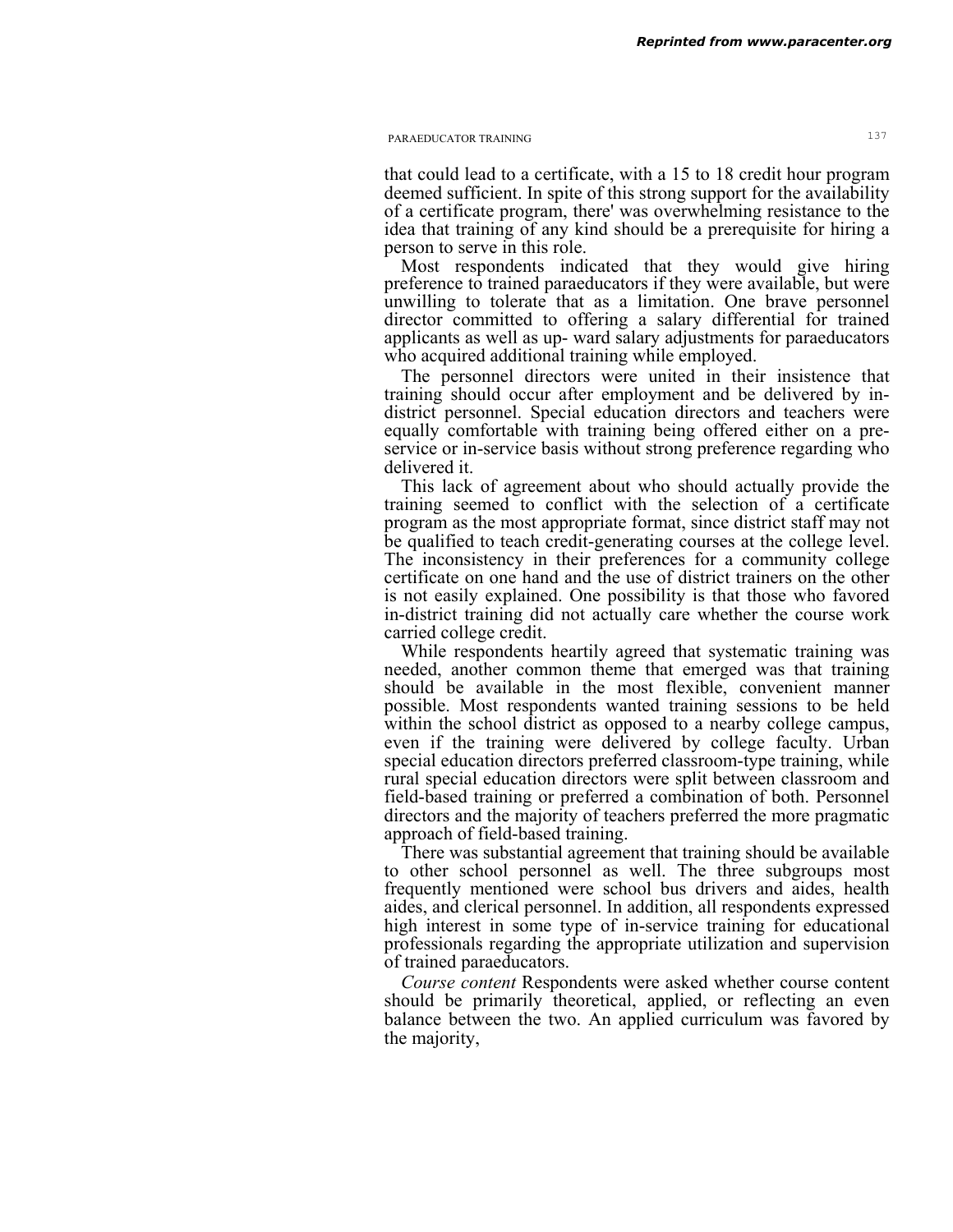with some support for a combination of the two. No one preferred a primarily theoretical approach. There also was substantial agreement that individuals should be trained to work in both elementary and secondary situations.

*Specific competencies/topics* There was stronger interest in the training topics themselves than in the specific number of courses or credits that would be required for certification. Respondents endorsed the option of tailoring paraeducator training to the local district needs and to the individual's level of previous experience. They requested a range of training modules, units, or courses from which they could pick and choose.

Core competencies for all paraeducators were listed as: 1) communication skills, 2) behavior management techniques, 3) instructional methods, and 4) arranging the educational environment. Expanding on those competencies, the following specific topics were considered to be the most appropriate:

- 1. Behavior and classroom management
- 2. Appropriate role of the paraeducator
- 3. Learning theory
- 4. Child growth and development
- 5. Health and safety procedures
- 6. Instructional techniques
- 7. Tutoring in basic skills
- 8. Handicapping conditions

The core competencies and additional topics that were identified by this sample are entirely consistent with those prescribed by others (Pickett, 1988).

*Hiring issues* To determine the reasons why a district might prefer to hire trained paraeducators, respondents identified the issues that might affect decisions in their own districts. According to special education directors, the most important issues in the hiring of trained paraeducators were: 1) instructional effectiveness, 2) teacher satisfaction, and 3) the provision of more efficient services for pupils. Personnel directors added liability concerns and parent satisfaction to the list. In addition, teachers emphasized the importance of teacher satisfaction.

*Statewide certification standards* Finally, on the sensitive issue of statewide standards for paraeducator certification, the special education and personnel directors clearly indicated that they did want to be limited to hiring only pretrained applicants. This was of particular concern in rural areas where they may have a more limited applicant pool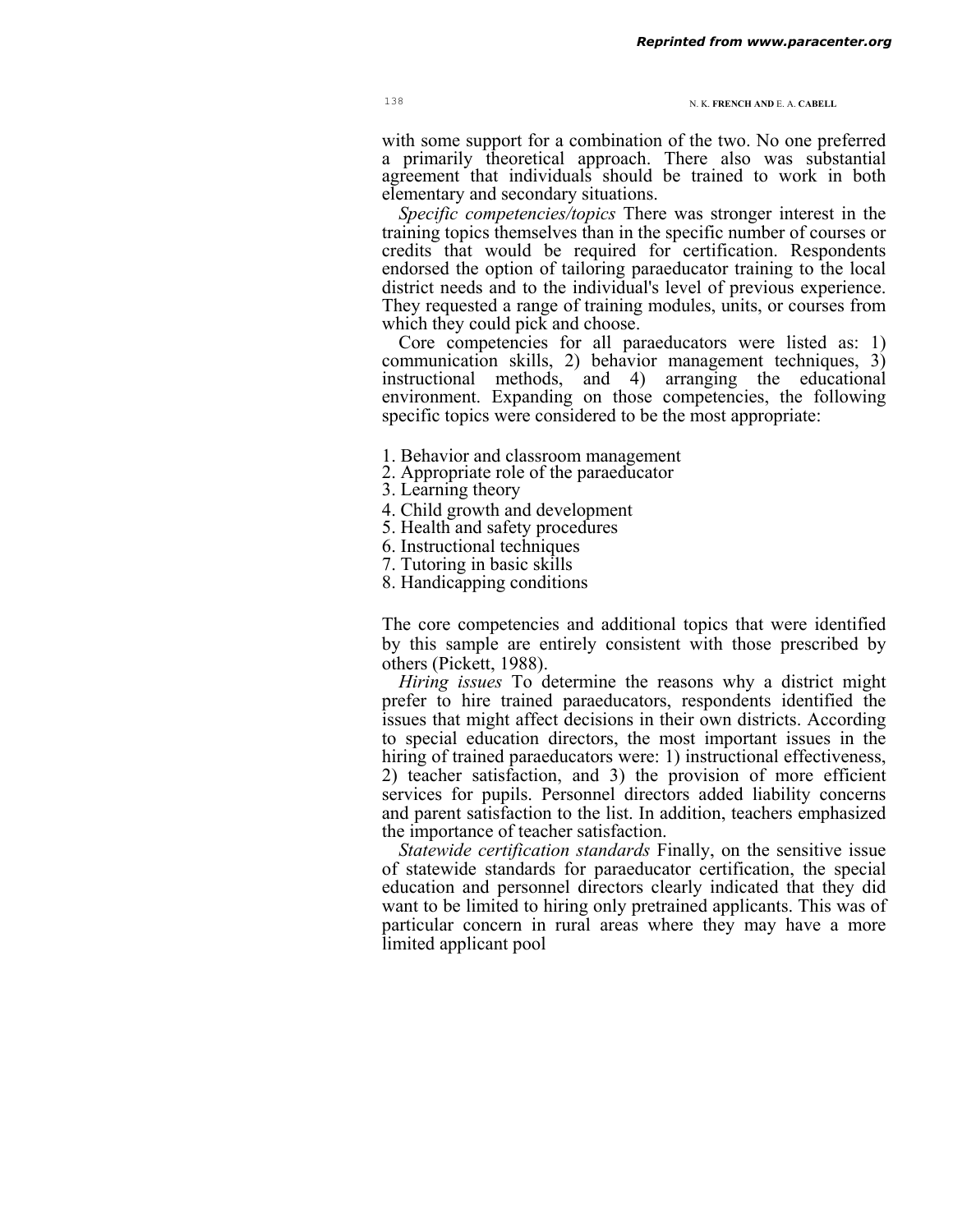than in urban areas, where certified teachers sometimes try to get "a foot in the door" by taking employment as a paraeducator. Teachers were fairly evenly divided on the issue.

# **CONCLUSIONS**

The findings of this study substantiate the employability of paraeducators, and also illustrate the dilemmas faced by their employers. The need for formal training was established and the question regarding appropriate training topics was unequivocally answered. There was nearly total resistance to establishing statewide certification criteria over which the districts have little control. In fact, it appears that the best approach for the community colleges to take at this point will be to develop a modular, topic-focused curriculum.

To address the preferences of this sample, the designated curriculum will need to be delivered in creative ways, perhaps using school building facilities rather than classrooms on campus. Holding classes in school buildings could have the added benefit of creating the best possible climate for application level training activities. If the off-campus delivery truly is feasible, then courses could carry undergraduate degree credit and be arranged in such a way that students could choose to: 1) complete district-directed requirements, and/or 2) complete an approved paraeducator certificate. This flexible menu of offerings would provide adequate latitude to districts and paraeducators in meeting their specific needs.

The solutions to many of the problems currently encountered are beyond the scope of this project. A complex model for paraprofessional training, career progression, as well as supervisory training for teachers and other professionals must be developed. In order to have self- supporting training programs, school districts and community colleges must develop a shared vision. Districts of the future must actively seek out trained applicants, but must retain the authority and flexibility to hire paraeducators at a lower salary than professionals.

Corollary benefits of such a model is that potential teachers in fields with shortages might be identified. For example, the need for special education teachers and the even more pronounced need for special education teachers from minority backgrounds is well documented (Pickett, 1989). Paraeducators are typically hired from the community in which the school is located. If paraprofessionals received training that could be applied to teacher certification, those communities might be able, for the first time, to employ a teaching staff with ethnic and linguistic characteristics similar to those of the students they serve (Shafer, 1984).